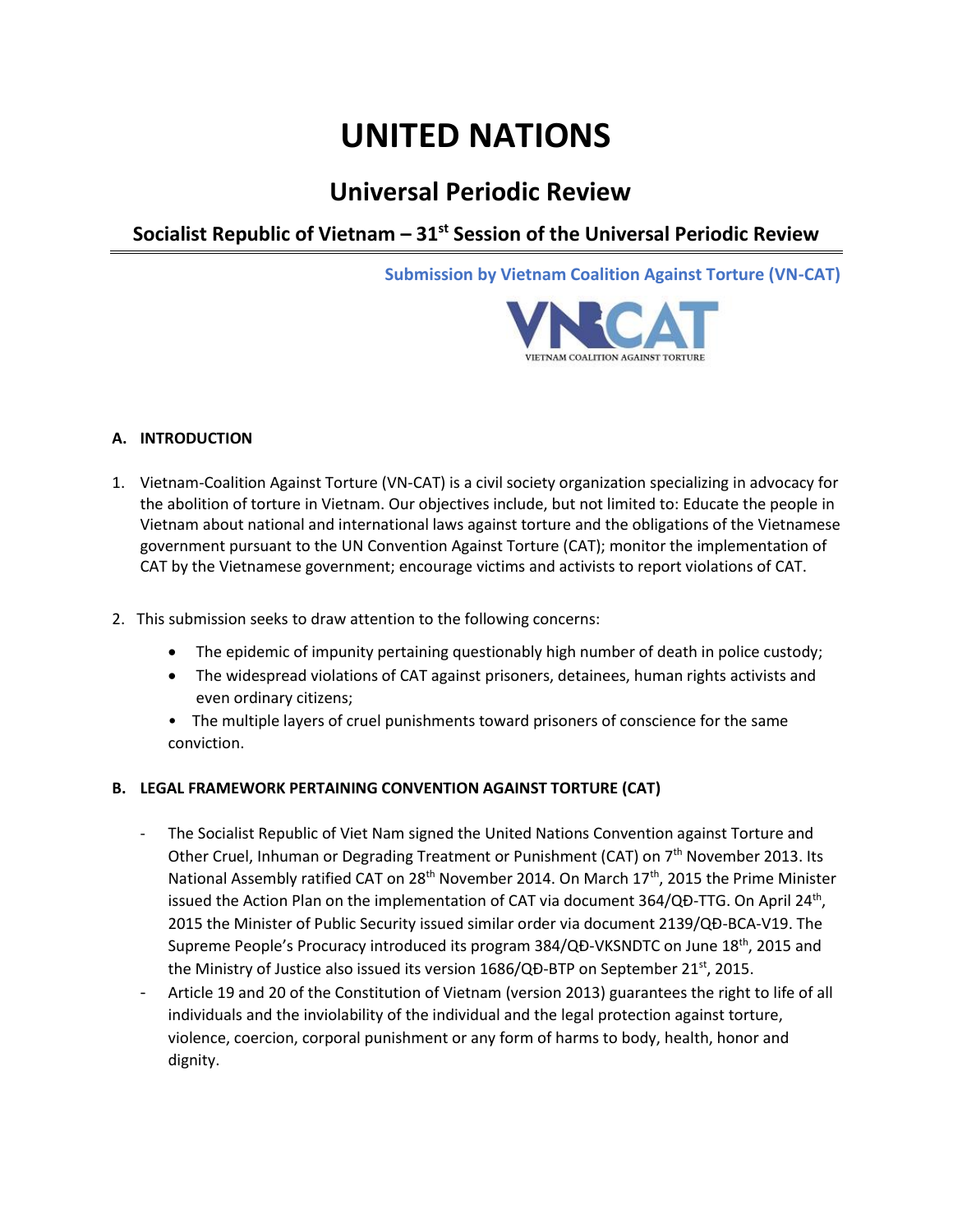- The Criminal Code (version 2015) stipulates sentencing guidelines for the following criminal acts:
	- Voluntary manslaughter by a law enforcement officer in performance of his/her official duties (Article 127);
	- Deliberate infliction of bodily harm by a law enforcement officer in performance of his/her official duties (Article 137);
	- Illegal arrest, detention, or imprisonment of a person (Article 157);

# **C. VIOLATIONS**

Despite the obligations as a member state of CAT and a wide range of Orders and Decisions of the country's leadership on the implementation of CAT, the situation of torture in Vietnam is widespread and systematic. While the legal framework contains articles guarantee protection against violence, torture, inhuman or degrading treatment, cover-up and impunity are prevalent at all levels of government. The Vietnamese citizens are being mistreated and tortured in increasing number and to a more severe extent by both state actors and non-state actors operating under the directions of government officials. To evade criticism by the international community, in many cases the authorities employed more discreet and sophisticated tactics to inflict harms to the victims without leaving evidence. In most cases of fatality while in police custody significant police force was deployed to block media access and to threaten the victims and their families to keep silent.

In this report, VN-CAT describes only three of the methods of sophisticated torture that the Vietnamese government is applying, causing serious consequences for the victims. There are many other forms of torture but we are not able to address in detail within the limit in length of this report.

1. *The number of death in police custody continue to be a matter of grave concern and showing no sign of decreasing*.

While Vietnam's legal framework stipulates protection of human life and prohibit acts of torture and, according to Vietnam's Initial Report on the implementation of CAT submitted in December 2017<sup>1</sup>, several programs and training workshops related to CAT were organized at both central and provincial levels, torture, police brutality, and deaths while in police custody are still prevalent in Vietnam. Due to the strict restriction on information, very few cases were reported by state media accounts much less independently and impartially investigated. In March 2015, at a meeting with the Standing Committee of the National Assembly several lawmakers and members of the Assembly's judicial committee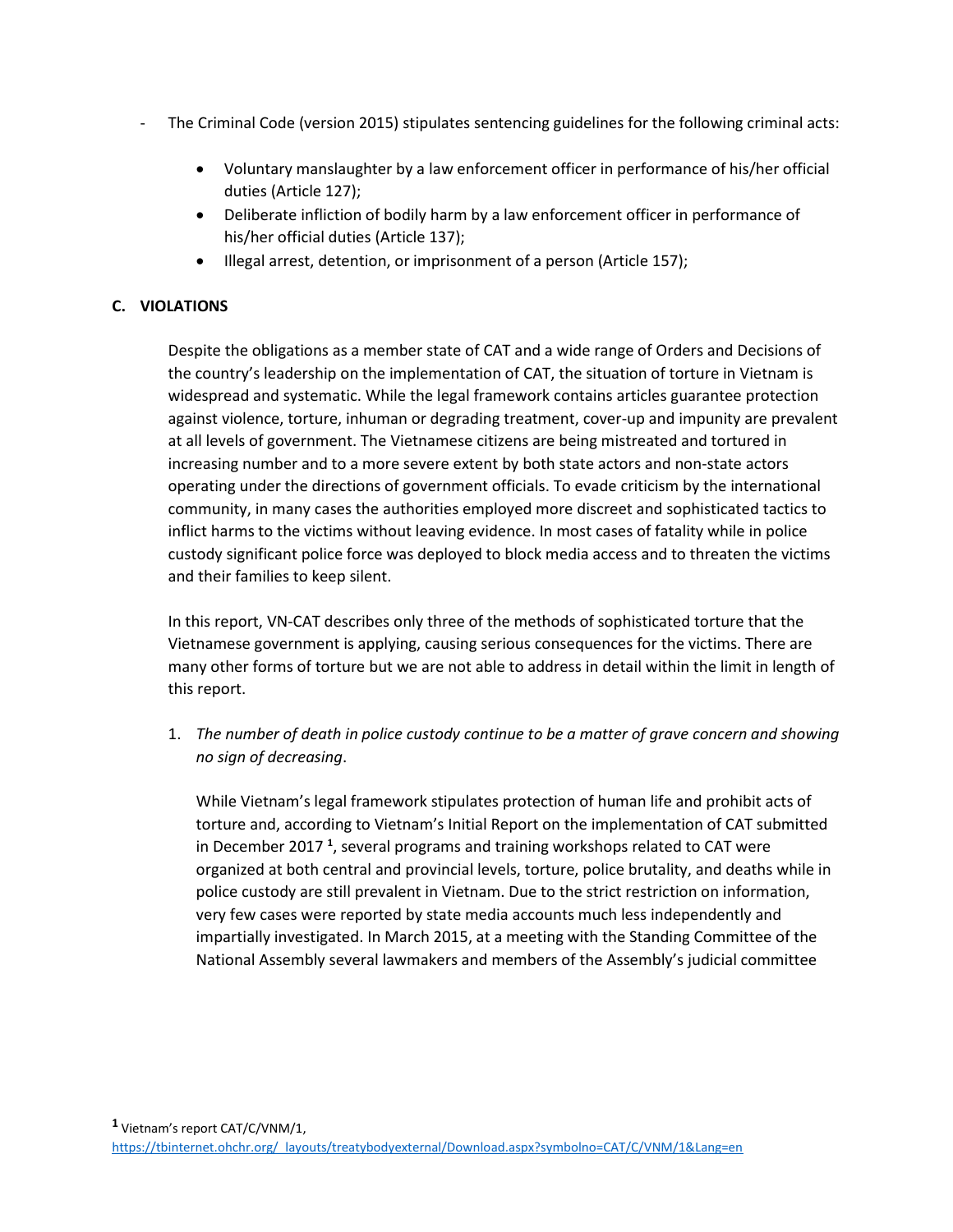raised doubt about the reliability of a report by the Ministry of Public Security which put the number of deaths in police custody for the 3-year period (from October 2011 to September 2014) at 226 cases but concluded the main causes of death were illness and suicides. **<sup>2</sup>** While the Ministry of Public Security insisted that suicide was the major cause of death, the situation around many cases makes suicide almost impossible. For example, several of the deceased were said to have hung themselves using unusual items such as shirt, pants, drawstring from their pants, belt, and even shoelaces.

On 22nd September 2010, a report by Human Rights Watch documented 19 cases of police brutalities resulting in 15 deaths in 12 months. **3** 

 Research by VN-CAT, based on information published on state-controlled online media outlets, tallies 124 cases for the period from 2010 to 2017. Those include 8 cases of torture and police brutality and 116 fatalities. The number of alleged suicides accounted for 44% of all deaths. Of those 51 suicide cases, 43 were reported as hanging. 11 died from unknown cause, 17 from illness, 20 from serious injuries sustained while in police custody such as traumatic brain injury, collapsed lungs, fractured skull, broken jaw bones and punctured intestine, etc. Notably, under the leadership of Colonel Pham Van Ngan, the Deputy Chief of Vinh Long provincial police and the Head of Police Investigation, 5 cases of deaths in police custody were reported but 1 was said to be an accident and 4 were ruled suicide (3 by hanging and one by cutting his own throat with a small knife used to open the seals on police evidence). In one case, the name of the victim has not even been disclosed to the public.

 In most incidents, police forces were quick to suppress the information and threaten the victim and/or their families into silence with criminal charges such as "disturbing public order" or "resisting public servants performing their official duty", or even the serious charge of "activities opposing the State" such as the case of Hoa Hao Buddhist Nguyen Huu Tan, who died who died within 10 hours after being taken into police custody from a cut across his throat that severe the windpipe and exposed his neckbone. Concerned about the safety of the victim's family, four Special Rapporteurs and the Chair of the Working Group on Arbitrary Detention sent a communication to the Vietnamese government about his case. **<sup>4</sup>** Very few cases were reported in state-controlled media. None of the cases that were prosecuted resulted in appropriate level of punishments as stipulated in the Criminal Code. It is often the case that the perpetrators were simply reprimanded, demoded, or transferred to another position.

#### *2. Unlawful, widespread arrest and escalated violence.*

The forces who conducted the brutal suppression include not only the arm forces and uniformed police but also plainclothes agents and even large number of ordinary people

**<sup>2</sup>** Doubts linger as Vietnam reports causes of 226 deaths in custody[, http://www.thanhniennews.com/politics/doubts-lingeras](http://www.thanhniennews.com/politics/doubts-lingeras-vietnam-reports-causes-of-226-deaths-in-custody-40112.html)[vietnam-reports-causes-of-226-deaths-in-custody-40112.html](http://www.thanhniennews.com/politics/doubts-lingeras-vietnam-reports-causes-of-226-deaths-in-custody-40112.html)

**<sup>3</sup>**Vietnam: Widespread Police Brutality, Deaths in Custody, [https://www.hrw.org/news/2010/09/22/vietnam](https://www.hrw.org/news/2010/09/22/vietnam-widespreadpolice-brutality-deaths-custody)[widespreadpolice-brutality-deaths-custody](https://www.hrw.org/news/2010/09/22/vietnam-widespreadpolice-brutality-deaths-custody)

**<sup>4</sup>**UN Communication to Vietnam – Ref UA VNM 5/2017, <https://spcommreports.ohchr.org/TMResultsBase/DownLoadPublicCommunicationFile?gId=23245>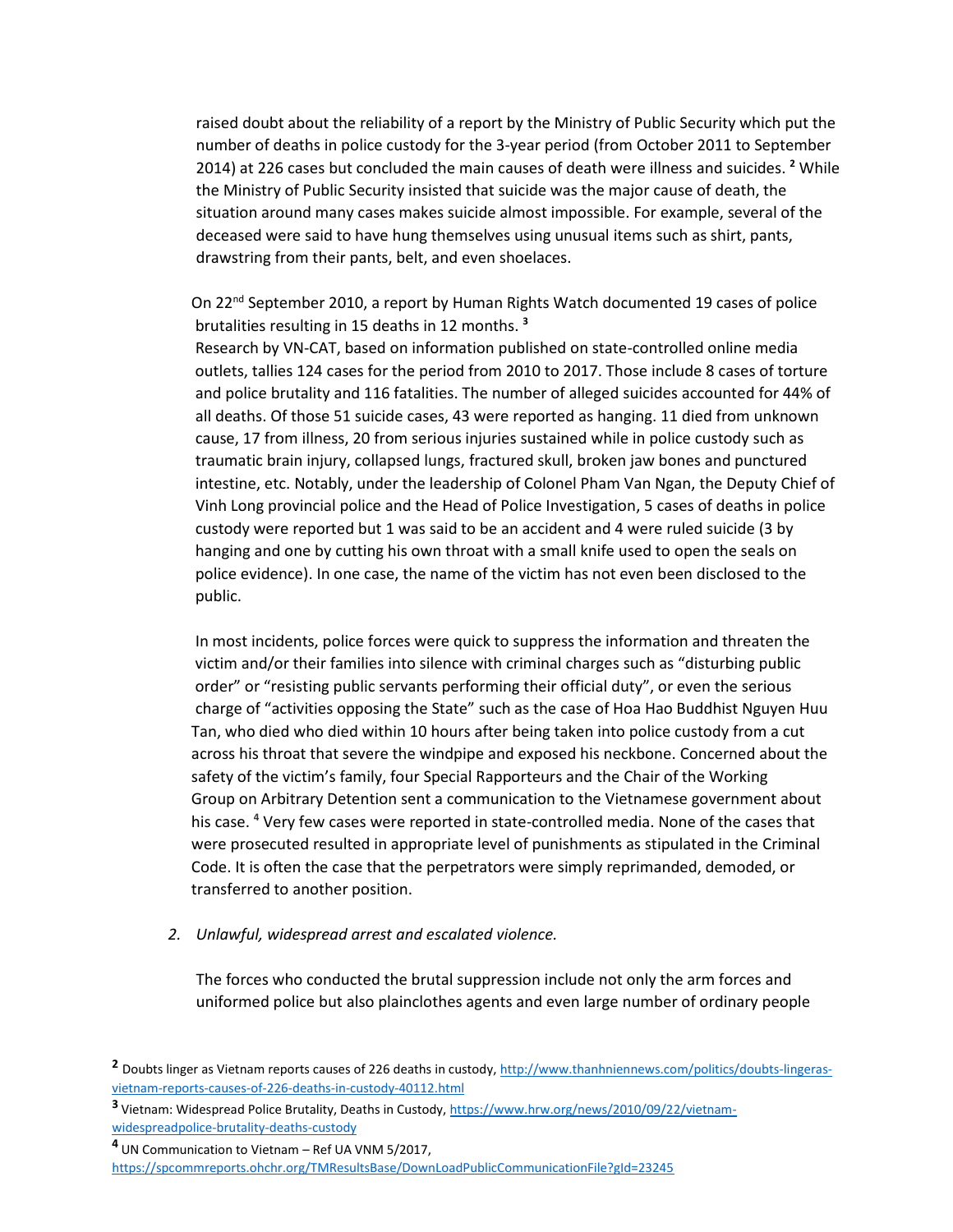with close ties with the government who fiercely carried out the attacks without any fear of prosecution. In the first two weeks of June 2018, in order to suppress the protests by ordinary citizens requesting the National Assembly reconsider two legislations being introduced for a floor vote, the authorities arrested about a thousand demonstrators. Most arrests occurred in Hochiminh Ciity, Hanoi, and Binh Thuan province. The enforcers swiftly and violently arrested anyone under suspicion of having the intention to join the rallies. Some bystanders and tourists got arrested in the chaos. Most of the detainees were severely beaten on the street, dragged into police vehicles, and beaten again multiple times while being transported and at police station or make-shift detention center. During interrogation, the victims were robbed of their money and personal property by the police. They were verbally insulted, viciously beaten, and even endured dead threats. A number of women reported being humiliated by having their clothes stripped off while being videotaped by the police. Several demonstrators were detained for 24 hours up to 10 days without any arrest warrant or legal document justifying legal basis for the arrest and detention. There are at least 2 female victims still being unlawfully detained until the time of this report, which is a month after their arrests, without contact with families or access to legal defense. About 150 people were served with prosecution orders on the fabricated charge of "disturbing public order". Examples of some victims suffered injuries include Mrs. Nguyen Thi Thuy Hanh, a well-known human rights advocate in Hanoi, who was detained and beaten in the police station of Dong Da district, resulting in bruises and burst lips; or Mr. Trinh Van Toan in Hochiminh City who was viciously beaten several times during his interrogation that he suffered from brain hemorrhage. Two weeks after the incident, he was still hospitalized. Other victims who were beaten brutally are Hoai Diem, Nguyen Thi Mai, Pham Thi Thanh Truc, also in Hochiminh City. Those who were released continue to be closely monitored and threatened by the authorities. Some were forced to remove information they shared on social media about their unlawful detention, ill-treatments, and torture.

It is increasingly common for unidentified individuals or local mobs to commit harassment, verbal abuses, physical attacks, dead threats, and other acts of terrorization without any consequences. Radical groups such as the Red Flags Association frequently gather in large number and attack Catholic priests and parishioners in Vietnam while local police keep watch. They are, therefore, believed to be sponsored by the state. **<sup>5</sup>**

On June 22<sup>nd</sup>, 2018 a group of unidentified men in Duc Trong district, Lam Dong province, burst into the house of Dignitary Hua Phi*,* a religious freedom advocate and the Co-chair of the Interfaith Council of Vietnam, a religious organization not recognized by the Vietnamese government. They covered his head with a sack and beat him so brutally that he became unconscious. Mr. Hua Phi suffered from hemorrhage of the urinary tract and gastrointestinal tract, which required hospitalization and surgery. The attackers also humiliated him by cut off his long beard, a common tradition of his religion. Until the time of this report, the local police has not taken any action to investigate the serious assault.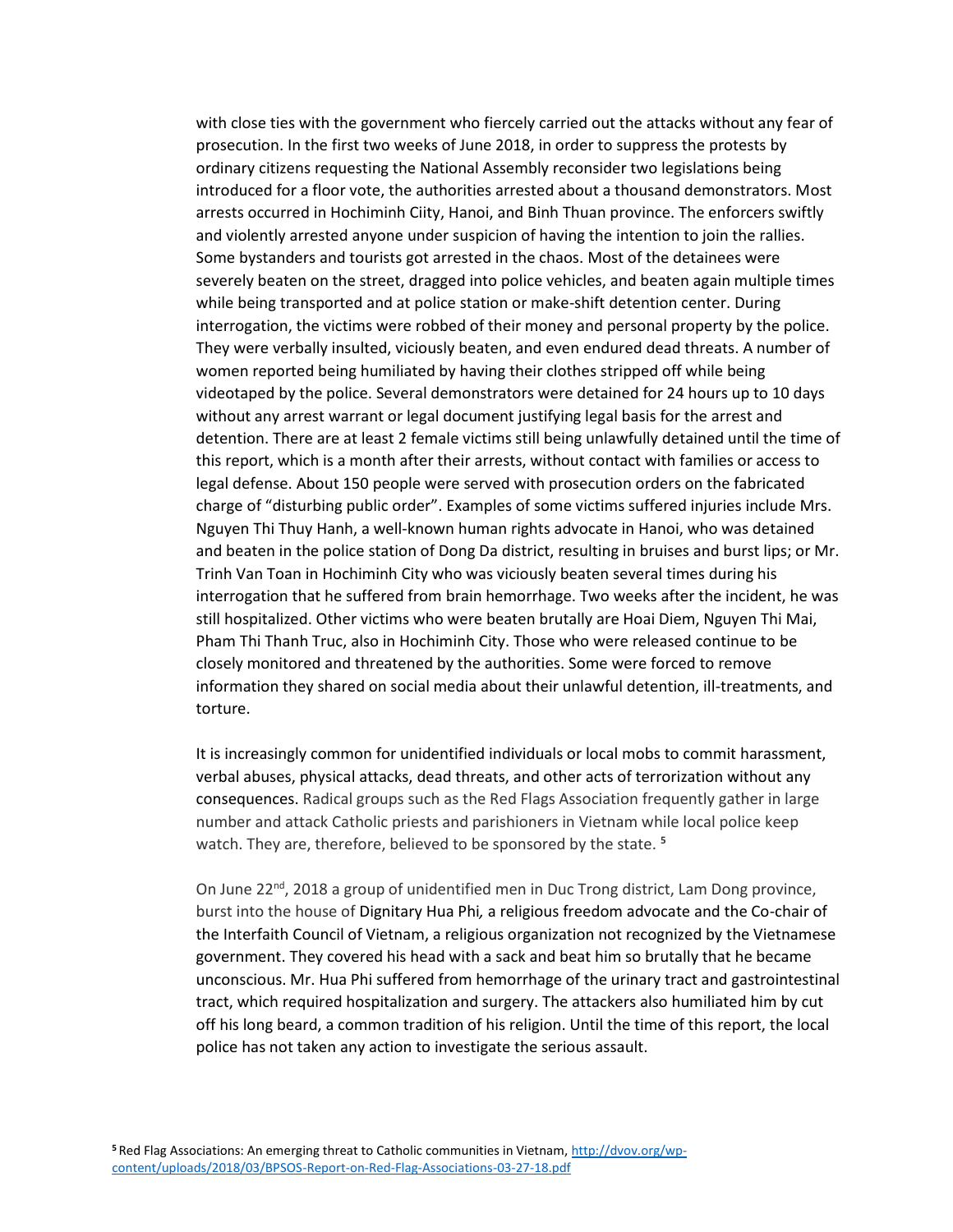For a ten-day period, beginning on June 24<sup>th</sup>, 2018 the house of labor rights activist, founder of Viet Labor Movement, an organization advocating for workers' rights, were attacked at least 4 times by unidentified assailants. At first around a dozen men began throwing rocks at her family home. Two days later, the attack escalated badly when a home-made explosive device was thrown into her house but failed to ignite. A few days later, the power to her house was cut off in the middle of the night and rocks and unknow chemical was thrown at her house, breaking glass and roof tiles and damaged furniture. During this ten-day period, Ms. Hanh tried to call the police for help several times to no avail. Police failures to respond and protect Hanh are perceived as possible government sanction of the assaults.

### 3. *Prisoners of conscience are being punished in multiple different aspects for the same conviction*.

Statistics show that Vietnam has about 50 prison camps and 65 detention centers spread across provinces and regions. Non-political, non-religious prisoners are typically held at the prison closest to where they committed the offense or where they were residing prior to committing the offense. In contrast, prisoners of conscience in Vietnam are always sent to prison camps far away from their residence. Prisoners from the South are sent to the North and prisoners from the North are detained in the South. This causes severe suffering in many aspects: physically, emotionally, and financially, for the prisoners of conscience and their relatives due to difficult travelling, prolonged separation, and challenging adaptation to the local climate. This type of treatment and the serious affects it inflicts on the prisoners constitutes torture. The following prisoners are some of the many victims of this type of inhuman treatment: Tran Thi Thuy Nga, Nguyen Ngoc Nhu Quynh, Nguyen Bac Truyen, Truong Minh Duc ... Mr. Nguyen Bac Truyen, who is being held a thousand miles (1600 km) away from his home in Saigon, has filed the request with the authorities to have him transferred to a prison closer to where his family lives but so far the government of Vietnam has not responded to this legitimate petition.

In addition, prisoners of conscience are often put in solitary confinement, which can also cause mental breakdown. Furthermore, prison guards and officials can discipline prisoners of conscience on ground of bogus accusations and prohibit them to make phone calls to family or receive visits. It is often the case that the families are not notified when the prisoners of conscience are transferred to another prison camp. Denial of medical care is another cruel tactic employed to pressure prisoners of conscience to confess their alleged guilt and to punish those who refuse to bend to pressure. Amnesty International twice issued Urgent Action appeals (in 2015 and 2017) for the case of Tran Thi Thuy, a Hoa Hao Buddhist and a land rights activist sentenced to eight years' imprisonment and 5 years' house arrest for alleged "activities aimed at overthrowing the people's administration" **<sup>6</sup>** . Mrs. Thuy was diagnosed with a tumor on her uterus, but she was denied medical treatment. A prison officer told her to admit her crimes or "die in prison". The intentional infliction of physical, mental and emotional suffer is in violation of CAT. Furthermore, Article 31 of the Constitution of Vietnam (version 2013) prohibits punish a person twice for the same offence.